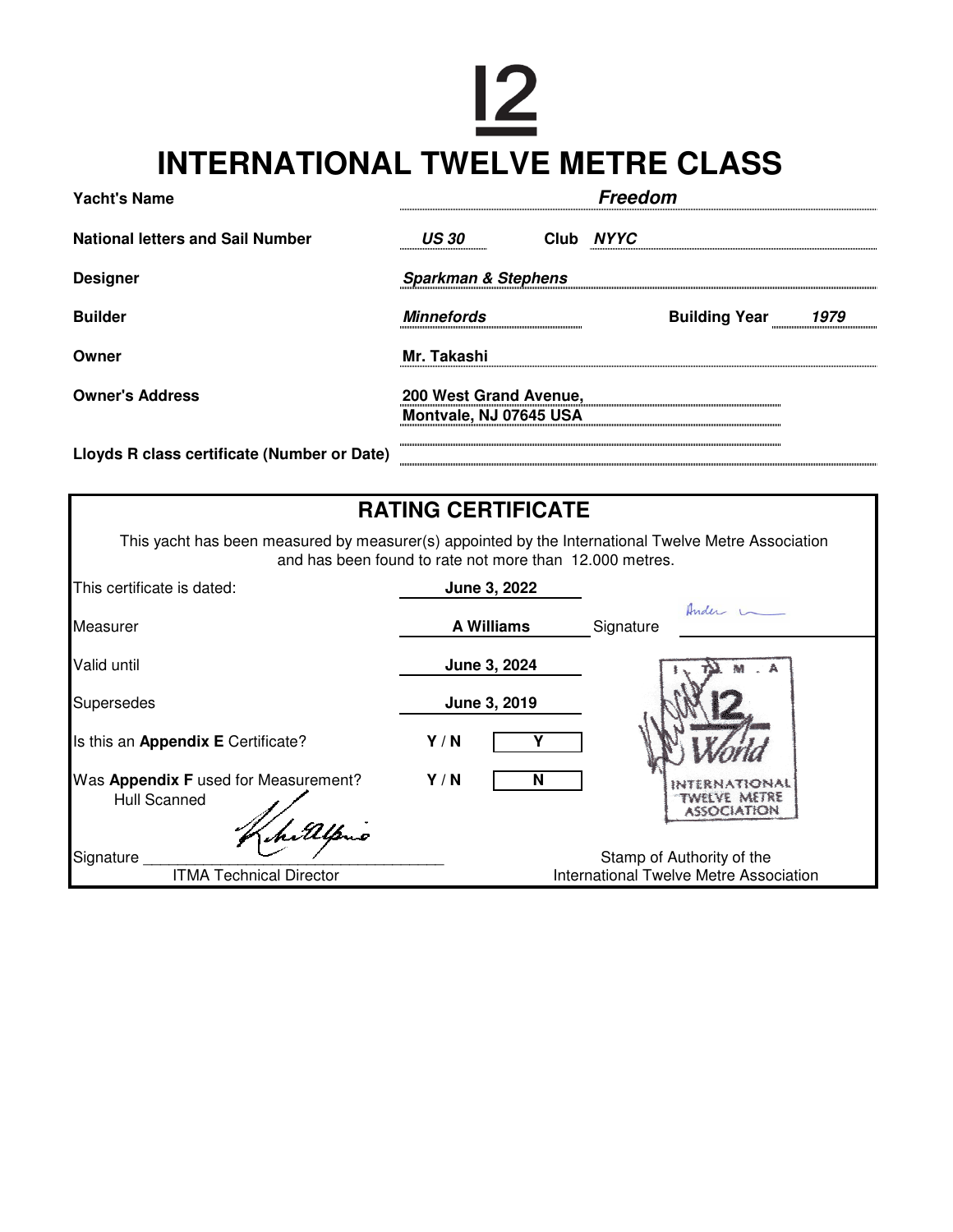|                                                 | Yacht's name: Freedom |                           | Date             | $3 - Jun-22$ |  |  |
|-------------------------------------------------|-----------------------|---------------------------|------------------|--------------|--|--|
| <b>RATING CALCULATION</b>                       |                       |                           |                  |              |  |  |
| <b>OVERALL LENGTH</b>                           |                       |                           |                  | 19.349       |  |  |
| Overhang Forward to FGS                         |                       |                           | 1.904            |              |  |  |
| Overhang Aft to AGS                             |                       |                           | 2.099            |              |  |  |
| <b>Total Overhang (Subtract)</b>                |                       |                           | 4.003            |              |  |  |
| <b>MEASURED LENGTH (LBG)</b>                    |                       |                           |                  | 15.346       |  |  |
| Girth at Bow                                    |                       |                           | 1.573            |              |  |  |
| Twice vertical Height at Bow (Subtract)         |                       |                           | 1.200            |              |  |  |
| Girth Difference at FGS                         |                       |                           | 0.373            |              |  |  |
| Add 1.5 x Girth Difference at FGS (min 0.540 m) |                       |                           | 0.560            |              |  |  |
| Girth at Stern                                  |                       |                           | 3.323            |              |  |  |
| Twice vertical Height at Stern (Subtract)       |                       |                           | 1.634            |              |  |  |
| Girth Difference at AGS                         |                       |                           | 1.689            |              |  |  |
| Add 1/3 Girth Difference at AGS (min 0.400 m)   |                       |                           | 0.563            |              |  |  |
| Add any penalty (Beam or Displacement)          |                       |                           |                  |              |  |  |
| Sum of Length and Girth Corrections             |                       |                           |                  | 16.469       |  |  |
| Age/Design Correction Factor (ADCF)(see page 3) |                       | 0.9900                    |                  |              |  |  |
| LENGTH (L)<br>Skin IM to d1 Port                |                       |                           |                  | 16.304       |  |  |
| Chain IM to d1 Port                             |                       |                           | 2.169<br>2.157   |              |  |  |
| d Port                                          |                       |                           | 0.012            |              |  |  |
| Skin IM to d1 Starboard                         |                       |                           | 2.164            |              |  |  |
| Chain IM to d1 Starboard                        |                       |                           | 2.155            |              |  |  |
| d Starboard                                     |                       |                           | 0.009            |              |  |  |
| Add d                                           |                       |                           | 0.021            |              |  |  |
| Add GIRTH 2 d                                   |                       |                           |                  | 0.042        |  |  |
|                                                 |                       | Datum Sta.<br>Actual Sta. | <b>Rating FB</b> |              |  |  |
| Mean Freeboard Bow                              |                       | 1.186                     | 1.186            |              |  |  |
| Mean Freeboard Midship                          |                       | 0.995                     | 0.988            |              |  |  |
| Mean Freeboard Stern                            |                       | 0.997                     | 0.978            |              |  |  |
| Sum of Freeboards                               |                       |                           | 3.152            |              |  |  |
| <b>Subtract FREEBOARD, F</b>                    |                       |                           |                  | 1.051        |  |  |
| Add SAIL AREAS (Square root)                    |                       |                           |                  | 13.131       |  |  |
| <b>TOTAL OF MEASUREMENTS</b>                    |                       |                           |                  | 28.426       |  |  |
| <b>PENALTY (Draft or Tumblehome)</b>            |                       |                           | 0.000            |              |  |  |
| <b>RATING</b>                                   |                       |                           |                  | 11.994       |  |  |
| Date and Place of Measurement                   | 3-Jun-22              |                           |                  |              |  |  |
| Measurer's Name(s)                              | <b>A Williams</b>     | <b>Signature</b>          | Ander L          |              |  |  |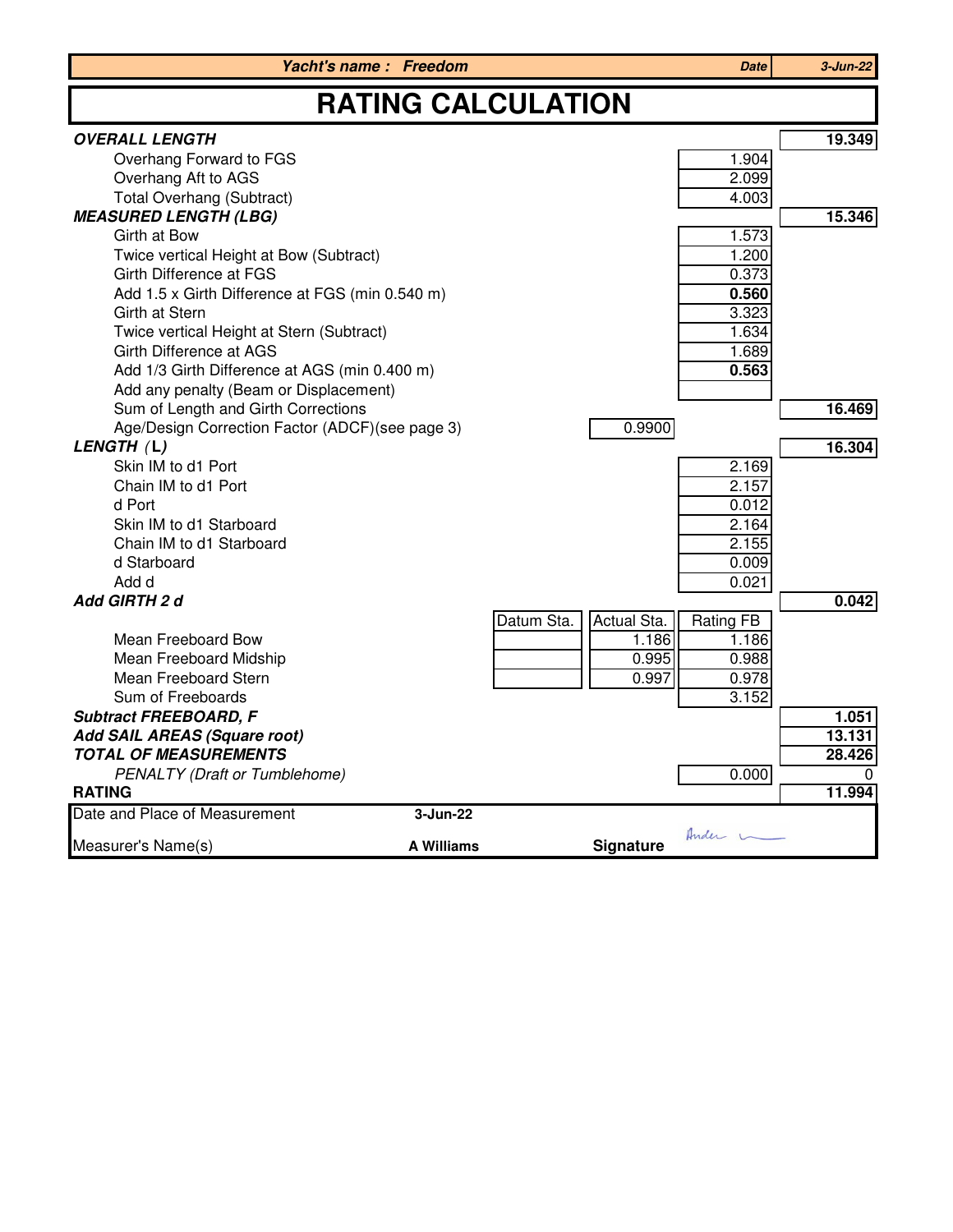| Yacht's name: Freedom                                                                                                                                                                                                                                               |                               |               |                  | <b>Date</b>                                                 | $3 - Jun - 22$    |
|---------------------------------------------------------------------------------------------------------------------------------------------------------------------------------------------------------------------------------------------------------------------|-------------------------------|---------------|------------------|-------------------------------------------------------------|-------------------|
| Range Measurement (Yes or No)                                                                                                                                                                                                                                       |                               |               | no               | Date:                                                       | <b>April 2017</b> |
| <b>PENALTIES</b>                                                                                                                                                                                                                                                    |                               |               |                  |                                                             |                   |
| Overhang Forward to MWL<br>Overhang Aft to MWL<br>Subtract from overall length<br>Difference of immersion from salt to fresh water                                                                                                                                  |                               | Meas. Density |                  | 2.458<br>3.024<br>5.482                                     | 0.000             |
| <b>WATERLINE LENGTH (LWL)</b><br>Minimum Displacement for Zero Penalty [m3]<br>Minimum Weight for Zero Penalty [ton] (Water of sg 1.025)                                                                                                                            |                               |               |                  | 24.984<br>25.609                                            | 13.867            |
| <b>WEIGHT</b> [tonne]<br>Actual weight<br>Equivalent LWL (for Displ. < min.)<br><b>Difference</b><br>DISPLACEMENT PENALTY (add to L)<br>Displacement Determination Method                                                                                           |                               |               |                  | 13.889<br>0.022                                             | 25.723<br>0.000   |
| DRAFT (actual)<br>Max. Draft for Zero Penalty<br>Difference (if positive)<br>DRAFT PENALTY (add to Rating)                                                                                                                                                          |                               |               |                  | 2.704<br>2.719                                              | 0.000             |
| <b>BEAM</b> (Min)<br>Max Beam at 1/3 of Midship Freeboard<br>Difference (if positive)<br>BEAM PENALTY (add to L)<br>Tumblehome Max. (2 x 2% of Extr. Beam)<br><b>Extreme Beam</b><br>Beam at deck<br>Difference (if positive)<br>TUMBLEHOME PENALTY (add to Rating) |                               |               |                  | 3.645<br>0.000<br>0.000<br>0.000<br>3.720<br>3.720<br>0.000 | 0.000<br>0.000    |
|                                                                                                                                                                                                                                                                     |                               |               |                  |                                                             |                   |
| Date and Place of Measurement<br>Measurer's Name(s)                                                                                                                                                                                                                 | 3-Jun-22<br><b>A Williams</b> |               | <b>Signature</b> | Ander L                                                     |                   |
| <b>Design/Age Correction Factor Calculation</b>                                                                                                                                                                                                                     |                               |               |                  |                                                             |                   |
| 1070<br>$A$ an Dota                                                                                                                                                                                                                                                 |                               |               |                  |                                                             |                   |

| Age Date                                | 1979             |       |
|-----------------------------------------|------------------|-------|
| ADCF (Table E-2)                        | 0.9870           |       |
| Hull Alteration Scope and Date          | 1983 Hull change | 0.001 |
| Appendage Change Scope and Date         | 1983 keel        | 0.001 |
| Change/Alteration Correction ADCF       | 0.990            |       |
| <b>Accommodation Deficiency Ballast</b> |                  |       |